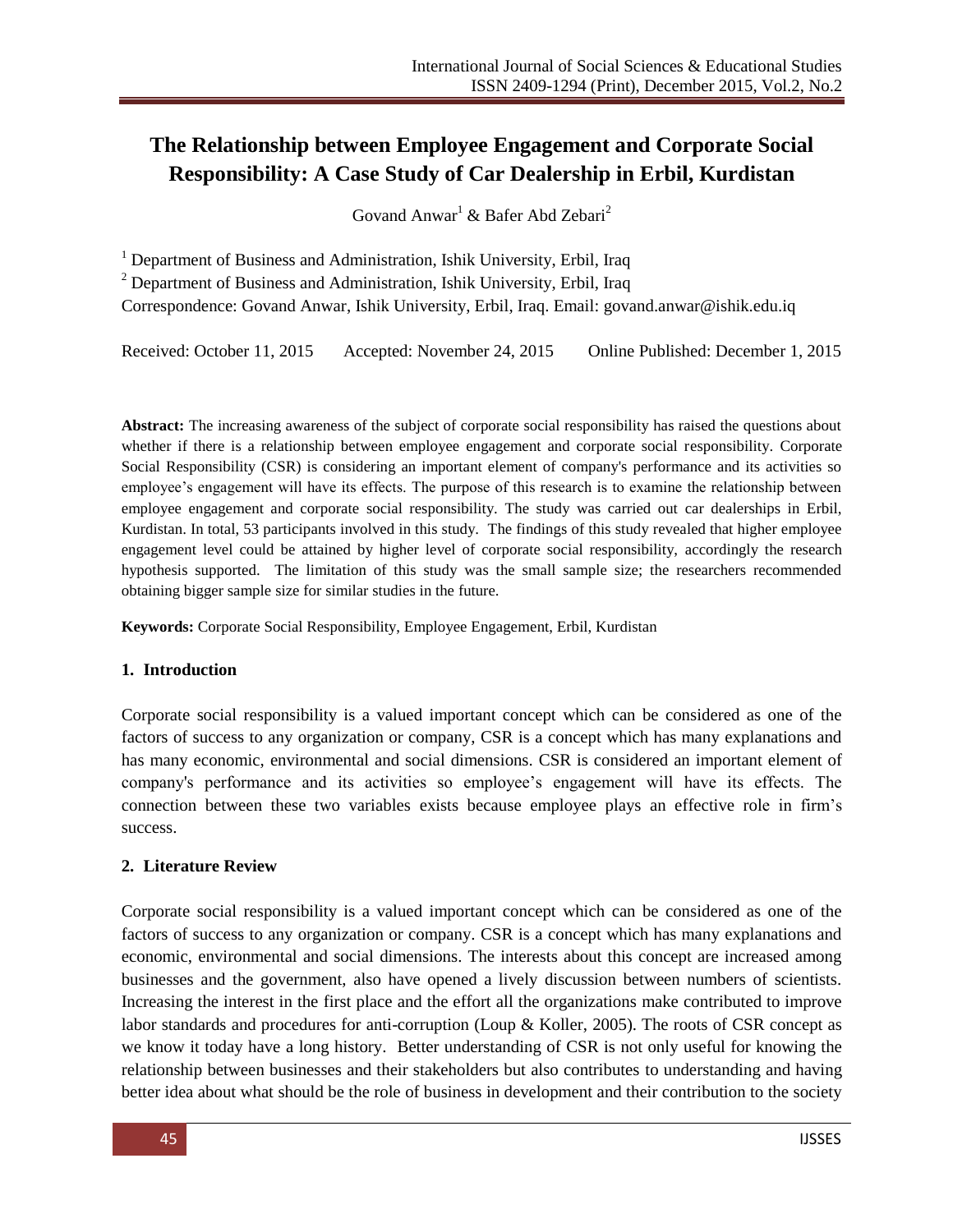(Sandra, 2004). The idea of the corporate social responsibility is not new or radical; the core principle that the corporation has responsibility to society beside the profit maximization objectives has long historical roots. The social responsibility of business (1900-1960) the idea and practice of CSR was a live and growing. Involving businesses with community issues and business was familiar to many leading companies in the first of  $20<sup>th</sup>$  century (CSR 2005). Employees nowadays are more aware of the expansion of obligations and the responsibility of the firm toward the society, this means that the employers are considering this issue very importantly and it should be taken seriously from managers and firms (Valentine &Fleischman, 2008). The key for success in each organization is the enthusiastic engagement of employees at all levels of the company. Engaging employees in corporates responsibility is one side of being a responsible business since the work place is affecting the employees so involving them with CSR will lead to improve their performance and increasing the reputation of the organization simultaneously (Campbell, 2007).

Organizations can take advantage of ideas, visions, experience, passions, and the commitment of all employees when it comes to business responsibilities. This can lead to a great achievement by engaging in the employees to those kinds of activities or corporate responsibilities towards society, environment, humanity and so many other cases (Campbell, 2007). CSR is a great engagement tool to make the employees know that the company care about the workers, general interests and social commitment as well. While there is no single agreement about for the definition for employee engagement, there is agreement that engagement takes more than just motivation and performance. In common topics has been found that in most definitions employee engagement includes commitment to and belief in the organization with its value beside the willingness and the ability to contribute in the organizational success.

Many studies emphasize that the emotional connection and the hope for the future in that company or organization affect the engagement of the employees to corporate social activities. CSR for engaging the employees has impact on their motivation, identity, and sense of meaning and purpose. It explores three different ways to engage the employees with CSR activities, a transactional approach where programs are conducted to meet the needs of employees who want to participate in those kind of activities, a relational approach, based on a psychological contract that emphasizes social responsibility, and a developmental approach which aims to create a social responsibility in a company and to develop its employees to be responsible corporate citizens (Lockett, et al., 2006).

Recent research studies show the low level of employee engagement, for example, an Aon Consulting survey reverses that less than one-third of employees are engaged, and that two of five employees would not recommend their employer as a place to work. In addition, in a study of Conference Board survey of employees in 2005 found that two–thirds of workers do not feel motivated to push employees to their business goals, 40% feel disconnected from their employers and another 25% are just coming for the sake of the money (salary). Studies show that CSR is an emerging and increasingly important driver of employee engagement. The two most important sources for this evidence are surveys and academic studies (Mirvis, 2012).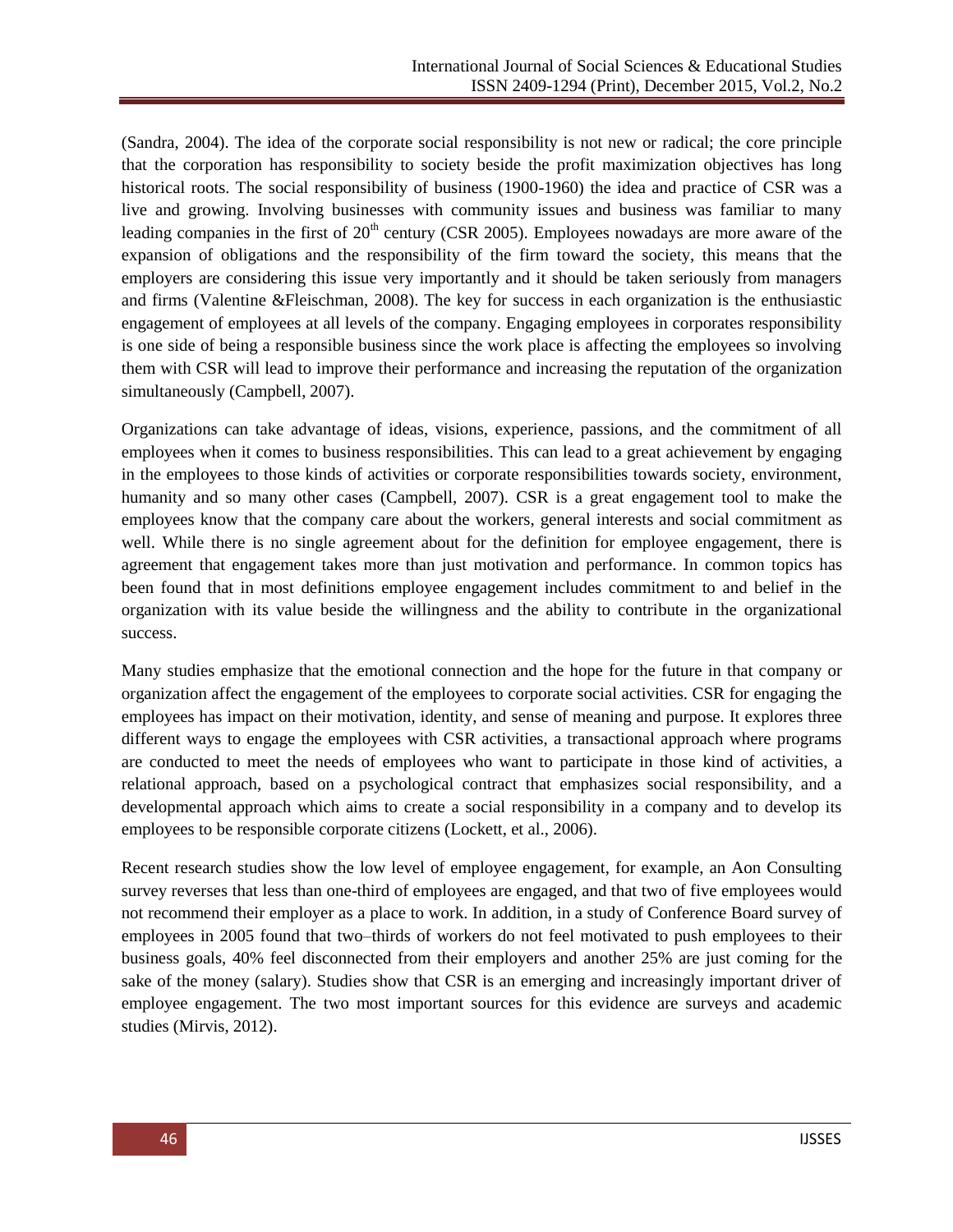# **3. Conceptual Framework**

# **3.1 Research Model**



Figure 1- Research Model

### **3.2 Research Hypothesis**

Higher employee engagement level can be achieved by higher level of corporate social responsibility.

# **3.3 Research Methodology**

The purpose of this research is to examine the relationship between employee engagement and corporate social responsibility. The study was carried out among car dealerships in Erbil, Kurdistan. Total of 53 participants involved in this study. Five point likert scales was used in this study ranging from not important at all to very important.

### **4. Data Analysis**

| <b>Items</b>      | <b>Scales</b>   | <b>Frequency</b> | <b>Percent</b> |  |
|-------------------|-----------------|------------------|----------------|--|
| <b>Gender</b>     | <b>Male</b>     | 30               | 55.6           |  |
|                   | <b>Female</b>   | 24               | 44.4           |  |
|                   | 20-29           | 18               | 33.3           |  |
| Age               | 30-39           | 17               | 31.5           |  |
|                   | 40-49           | 13               | 24.1           |  |
|                   | 50-59           | 6                | 11.1           |  |
| <b>Education</b>  | <b>Bachelor</b> | 45               | 83.3           |  |
|                   | Master          | 9                | 16.7           |  |
|                   | Less than one   | 9                | 16.7           |  |
| <b>Experience</b> | $1 - 5$         | 26               | 48.1           |  |
|                   | $6 - 10$        | 17               | 31.5           |  |
|                   | 11 and over     | $\overline{2}$   | 3.7            |  |

Table 1- Demographic Analysis

The above table (1) demonstrates the participants' demographic analysis participated in this research. In regard of the participants' gender; 55.6% of the participants were male while 44.4% of the participants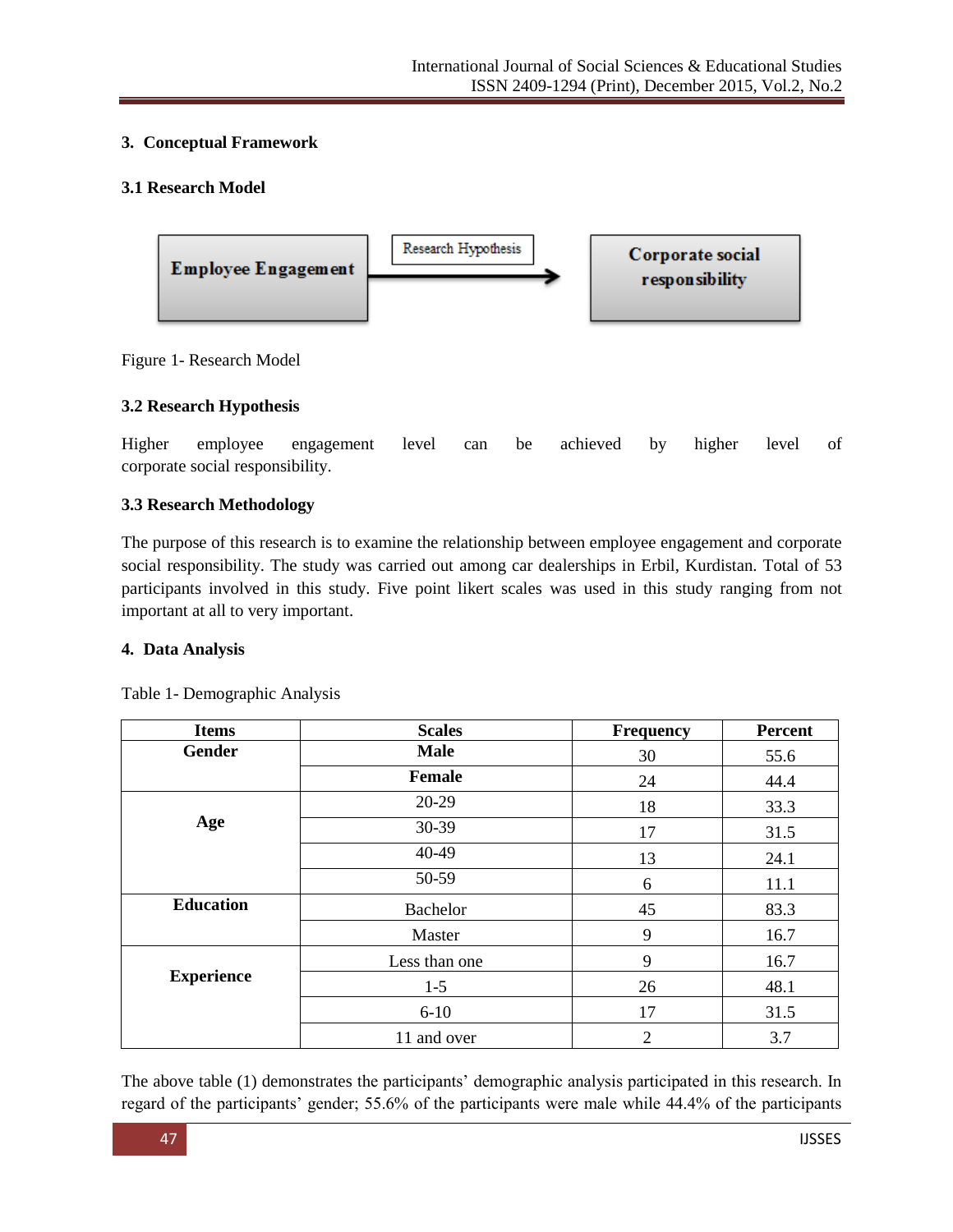were female. In regard of the participants' age; 33.3% of the participants were from 20-29 years old, 31.5% of the participants were 30-39 years old, 24.1% of the participants were 30-39 years old, 11.1% of the participants were from 50-59 years old. In regard of the participants' level of education; 83% of the participants had bachelor degree and only 16.7% of the participants had Master degree. In regard of the participants' experience(s) 16.7% of the participants had less than one year of experience, 48.1% of the participants had 1-5 years of the experiences, 31.5% of the participants had 6-10 years of the experiences and only 3.7% of the participants had 11 years and over of the experiences.

Table 2- Reliability Tests

| Items               | <b>Cronbach's Alpha</b> | <b>Number of Items</b> |  |
|---------------------|-------------------------|------------------------|--|
| Employee engagement | .849                    | 10                     |  |
| CSR                 | 775                     | 10                     |  |

The above table (2) shows the reliability test of 10 items for employee engagement and 10 items for corporate social responsibility. The Cronbach's Alpha for ten employee engagement's ten items = .849 which is greater than .6 this means that ten items used for employee engagement factor were reliable for this study and the Cronbach's Alpha for ten corporate social responsibility's ten items = .775 which is greater than .6 this means that ten items used for corporate social responsibility factor were reliable for this study.

| <b>Table 3-Correlations Analysis</b> |  |
|--------------------------------------|--|
|--------------------------------------|--|

| Factors                                                      | <b>Pearson Correlation</b> | Engagement | <b>CSR</b>           |  |  |  |
|--------------------------------------------------------------|----------------------------|------------|----------------------|--|--|--|
| Employee Engagement                                          | Pearson Correlation        |            | $.858$ <sup>**</sup> |  |  |  |
|                                                              | Sig. (2-tailed)            |            | .000                 |  |  |  |
|                                                              | N                          | 54         | 54                   |  |  |  |
| <b>CSR</b>                                                   | Pearson Correlation        | $.858$ **  |                      |  |  |  |
|                                                              | Sig. (2-tailed)            | .000       |                      |  |  |  |
|                                                              | N                          | 54         | 54                   |  |  |  |
| **. Correlation is significant at the 0.01 level (2-tailed). |                            |            |                      |  |  |  |

The above table (3) shows the correlation analysis between employee engagement and corporate social responsibility. The value of Pearson Correlation =  $.858^{**}$  which is greater than 0.01 this means that there is a positive and strong correlation between employee engagement and corporate social responsibility.

### Table 4- Model Summary

| Model |       | R Square | <b>Adiusted R Square</b> | Std. Error of the Estimate |
|-------|-------|----------|--------------------------|----------------------------|
|       | .858ª | 736      | .731                     | .39631                     |

a. Predictors: (Constant), engagement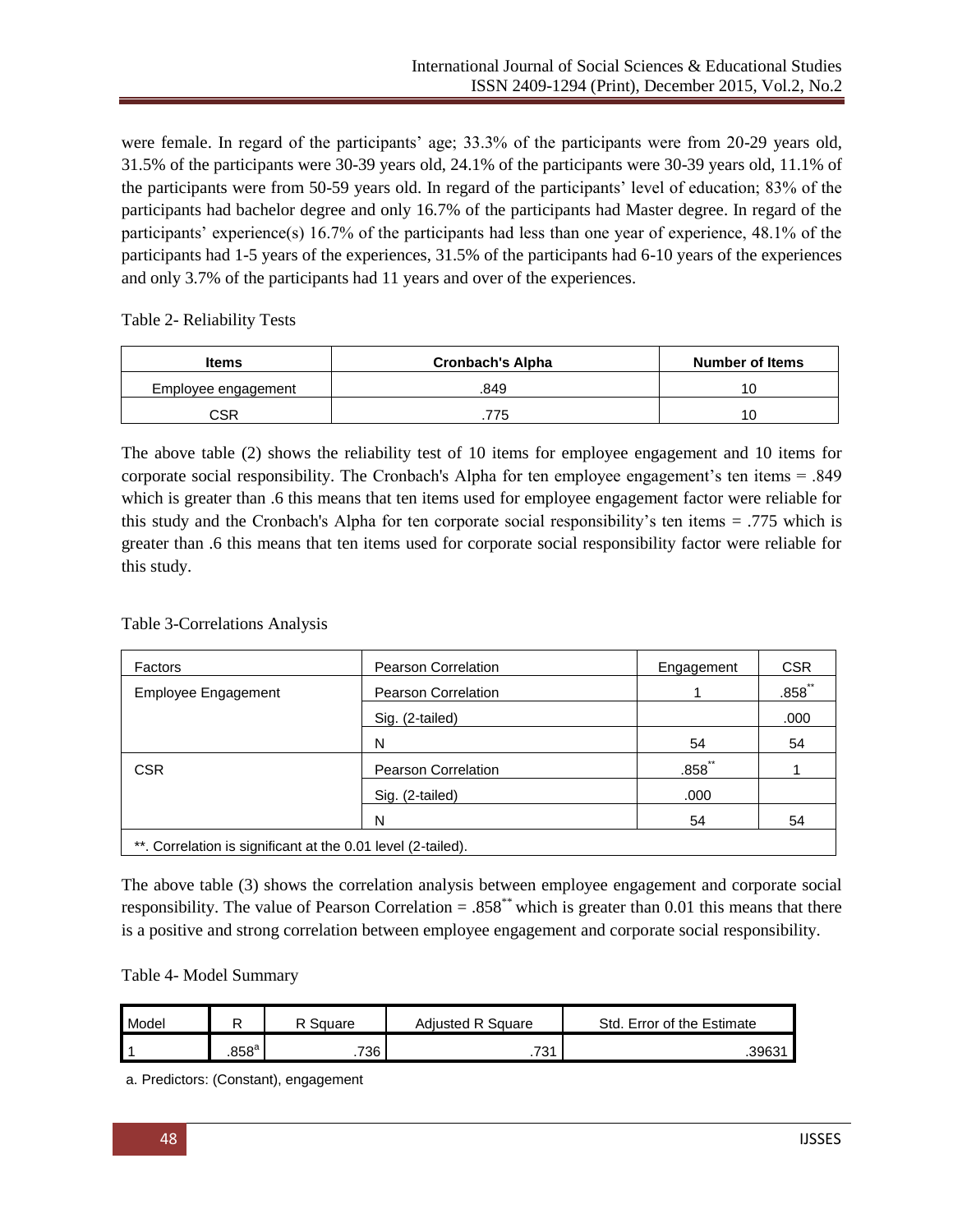The above table (4) shows the value of R Square  $=$  736 which means that 73% of the variables are explained in this study.

Table 5- ANOVA

| Model |            | Sum of Squares | df | Mean Square |         | Sig.              |
|-------|------------|----------------|----|-------------|---------|-------------------|
|       | Regression | 22.808         |    | 22.808      | 145.220 | .000 <sup>b</sup> |
|       | Residual   | 8.167          | 52 | .157        |         |                   |
|       | Total      | 30.975         | 53 |             |         |                   |

a. Dependent Variable: CSR

b. Predictors: (Constant), engagement

The above table (5) shows the value of F for both variables (employee engagement and corporate social responsibility) is 145.220>1 which indicates there is a significant association between both variables.

#### Table 6- Coefficients

| Model |            | Unstandardized Coefficients |            | Standardized<br>Coefficients |        | Sig. |
|-------|------------|-----------------------------|------------|------------------------------|--------|------|
|       |            | в                           | Std. Error | <b>Beta</b>                  |        |      |
|       | (Constant) | .278                        | .250       |                              | 1.115  | .270 |
|       | engagement | .963                        | .080       | .858                         | 12.051 | .000 |

a. Dependent Variable: CSR

The above table (6) shows the value of Beta=.858 which is greater than 0.01 this indicates that there is a positive relationship between employee engagement and corporate social responsibility.

#### **5. Conclusion**

The main aim of this research is to find out the relationship between employee engagement and corporate social responsibility in car dealership in Erbil, Kurdistan. A multiple regression analysis was used to analyze this research. Two different variables have been analyzed; employee engagement as independent variable and corporate social responsibility as dependent variable. The findings of this study revealed that higher employee engagement level could be attained by higher level of corporate social responsibility, accordingly the research hypothesis supported. The limitation of this study was the small sample size; the researchers recommended obtaining bigger sample size for similar studies in the future.